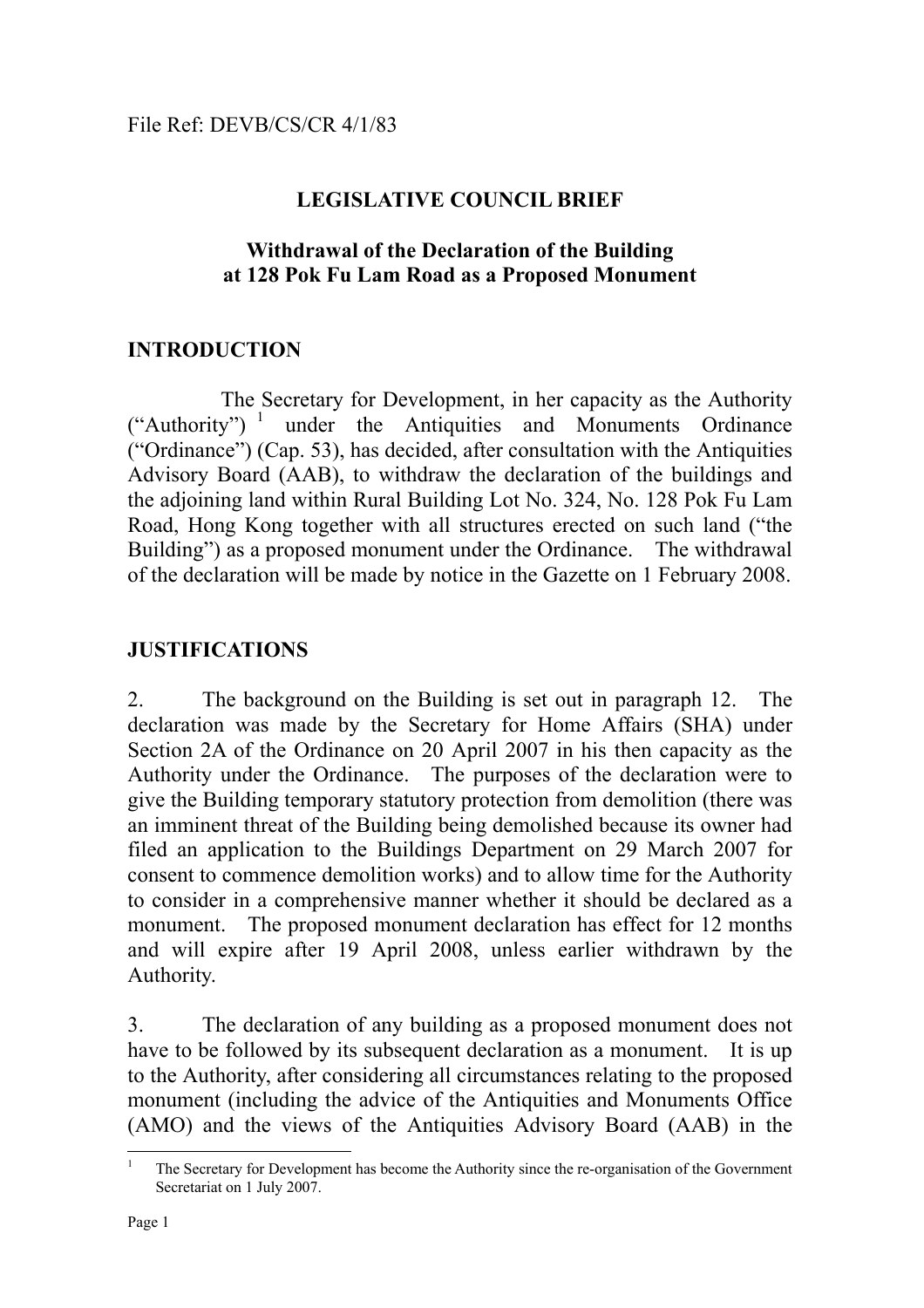present case), to decide whether it should be declared as a monument.

# Assessment of Heritage Value

4. Before the declaration of the Building as a proposed monument, the AMO had not been able to gain access to the Building nor establish a direct dialogue with the Building's owner. Because of these, the AMO's previous assessment on its architectural value was based on the external appearance of the Building as viewed from a distance and that on its general heritage value was based on information available to the AMO at the time. In the past few months, the AMO has successfully gained access to the Building with the consent of the Building's owner and has been able to obtain new information through on-site inspections. The AMO has therefore been able to carry out a comprehensive assessment of the heritage value of the Building. AMO has also arranged for members of AAB to visit the site and the building. In light of some AAB Members' feedback, the AMO has compared the heritage value of the Building with that of other historic buildings of similar use that have been declared as monuments.

5. Based on the comprehensive assessment completed, it is the view of the AMO that while the Building possesses some heritage value, it is not up to the required high threshold that justifies its declaration as a monument. The AMO has recommended to the Authority that the Building should not be declared as a monument and that its proposed monument declaration should be withdrawn.

6. AMO's assessment of the heritage value of the Building is summarised as follows –

(a) Historical value: the influence of the owner of the Building, Mr. Thomas Tam, in the society was short-lived. He was socially less active and influential given his short period of public service. His contribution to and prominence in the society were not so significant to have left him in the memory of the people of Hong Kong. The Building does not possess strong association with any significant historical events or much importance in the history of Hong Kong in comparison with other historical former residential buildings such as University Hall and Morrison Building that have been declared as monuments. The historic value of the Building was limited to the lifetime of Mr. Tam.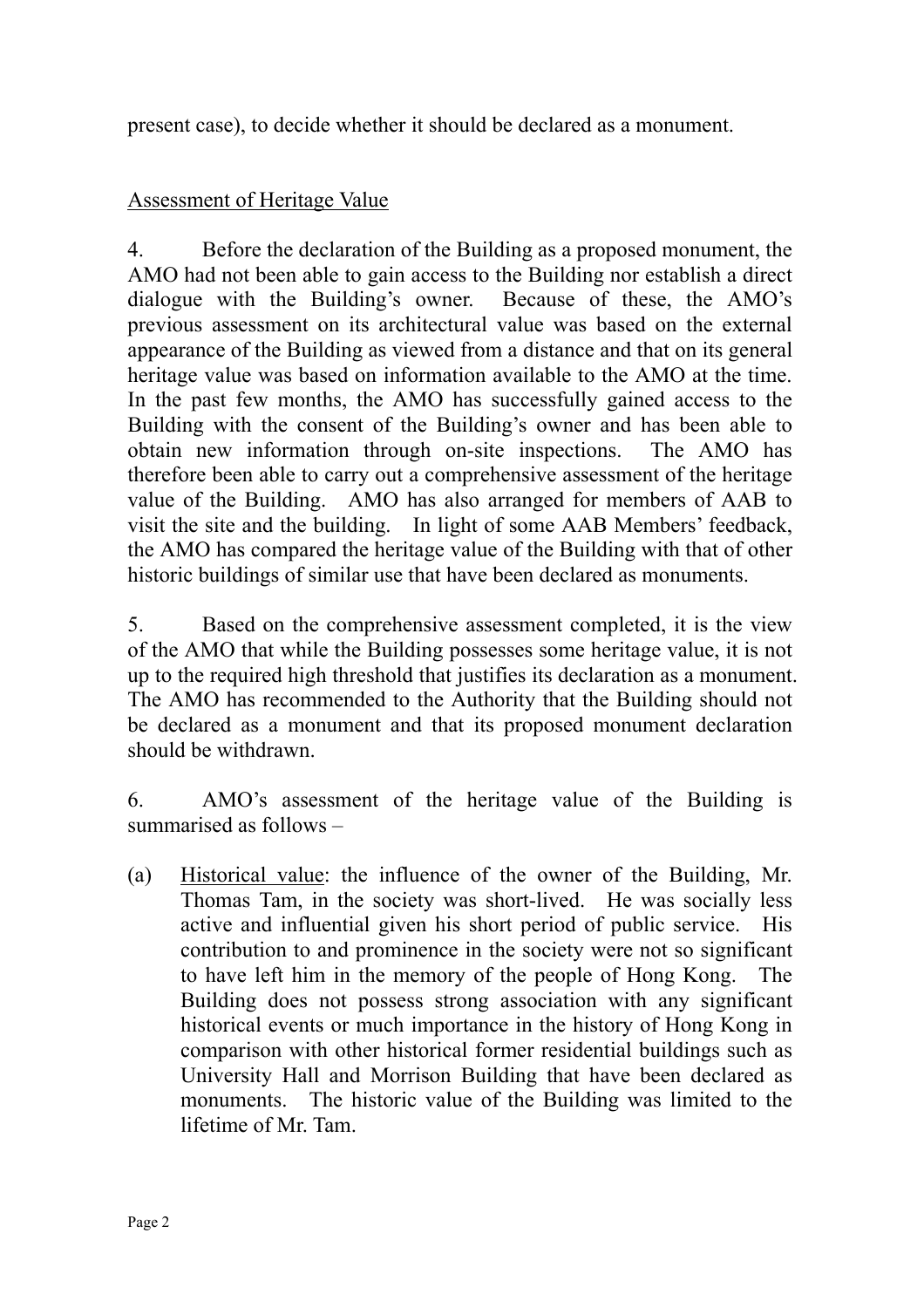- (b) Architectural value: The Building is a two-storey Classical Revival residence of Italian Renaissance style with interesting Art Deco influences. Application of reinforced concrete reflects the transition in architecture of the inter-war period. Window shutters and top ventilation windows are adopted to facilitate ventilation and shading which is a typical colonial adaptation of the European architecture to the sub-tropical climate of Hong Kong. However, on close inspection, the dome and the pavilion are of ordinary workmanship and their architectural merits are not high. The interior décor, which has been revealed to the AMO for the first time, is not of extraordinary style. While the Building is an example demonstrating the eclecticism in the local architectural design during the early 20th century, it is not an extraordinary one. The Building is not on par with those residential buildings which have been declared as monuments in terms of architectural and aesthetic merits taking its exterior and interior details into account.
- (c) Authenticity: There does not appear to be any major alteration or addition to either the exterior or the interior of the Building.
- (d) Rarity: The Building is one of few examples of European-style mansions in the Southern District. Credits must be added to the relatively undeveloped surrounding, albeit small in area, which embraces the mansion with tranquil and pleasant greenery. The building is also one of the few examples featuring a Chinese small pavilion on the roof of a European architecture. However, the design of this roof-top structure cannot be regarded as a distinctive one in comparison with other examples.
- (e) Integrity: The Building is an important component of an integral architectural and historic complex in the Southern District. It is physically close to a number of heritage buildings including the Old Alberose at 132B Pok Fu Lam Road, the Bethanie at 139 Pok Fu Lam Road, the Old Dairy Farm Cowshed Compound at 141 Pok Fu Lam Road, and the University Hall, which come together to illustrate the history of the area.
- (f) Social value: While the Building can illustrate the history of social development and urbanisation of Hong Kong in the early to mid- $20<sup>th</sup>$ century, unlike historical residences at landmark locations like Kom Tong Hall (甘棠第), Lui Seng Chun (雷生春) and King Yin Lei (景 賢里) which are well cherished by the community as part of their cultural landscape and social memory, the Building does not arouse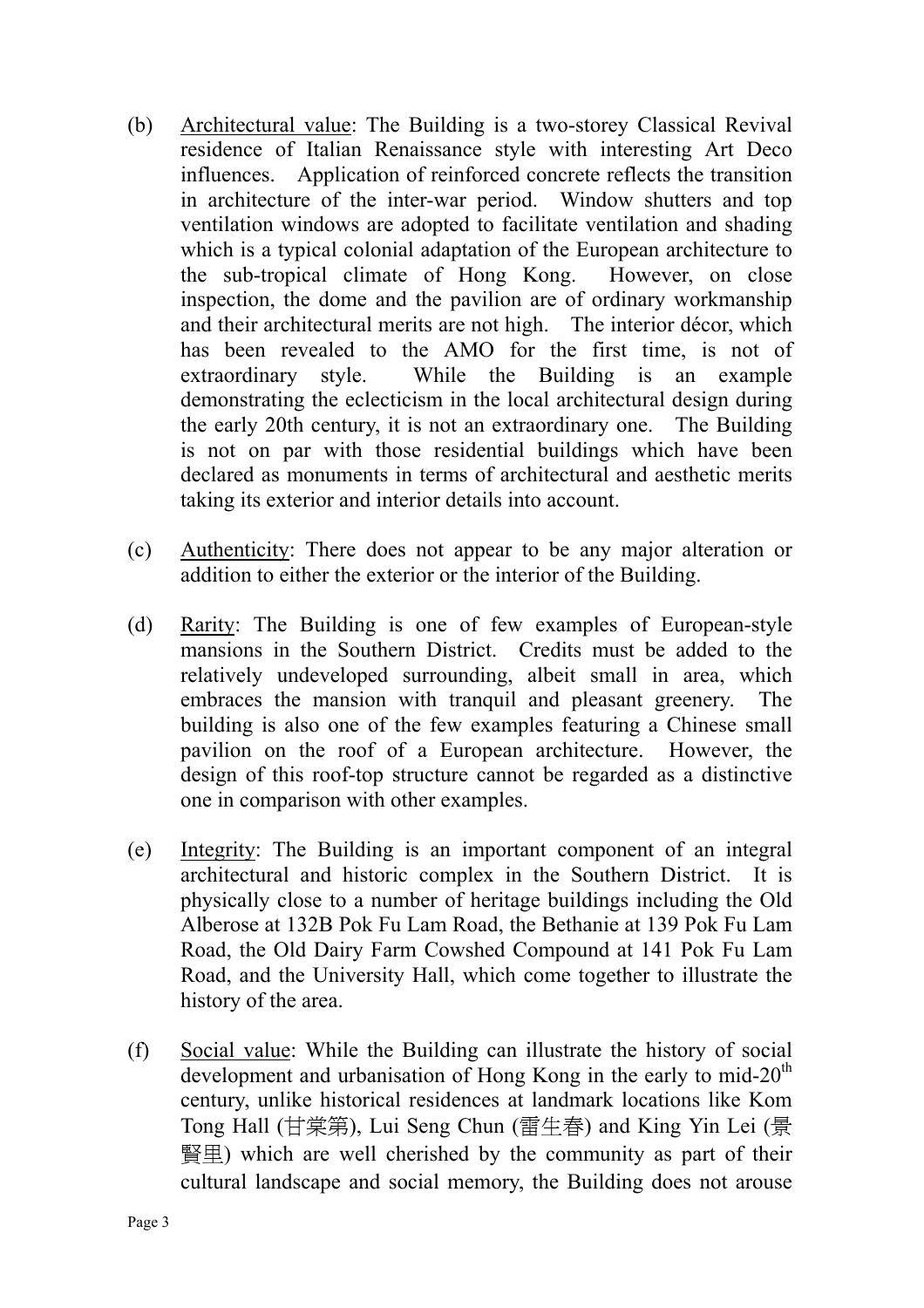similar public sentiment. It is physically segregated from its neighbourhood, being built on a raised and obscure platform above Pok Fu Lam Road and is not known to the public at large. In fact, the Building is not visible from the road level of Pok Fu Lam Road. In its vicinity, the University Hall is significantly more popularly known by Hong Kong people than the Building not only due to its age, but also in terms of distinctive appearance.

(g) Archaeological and palaeontological values: The on-site inspections have confirmed that the site does not possess any archaeological or palaeontolgical interest, i.e. possessing antiquities or relics as defined under the Ordinance.

## Consequences of the withdrawal of the declaration

7. After withdrawal of the declaration, the Building would not be subject to statutory protection under the Ordinance. The AAB accorded it a Grade III status under its grading system, but the grading is administrative in nature. It would therefore be up to the owner to consider whether he would like to preserve the Building. That said, the Government is pleased to note that, as a result of several rounds of discussions with the owners, they have indicated that they would consider preserving the Building in a redevelopment scheme. The scheme, as it now stands, would involve new residential buildings adjacent to the Building which will be preserved as a clubhouse for residents and open to the public at certain time. The owners have already filed a rezoning application to change the zoning of the site from "Residential (Group C)" to "Other Specified Uses" annotated "Residential Development with Historical Building Preserved" ("OU"). The rezoning application by the owners will be considered by the Town Planning Board.

8. The withdrawal of the declaration will be made in the Gazette on 1 February 2008 and will take immediate effect. The item will then be tabled for negative vetting by the Legislative Council on 20 February 2008. The Government should not defer the effective date of the declaration till the completion of the normal full vetting period (i.e. 18 March 2008, or if extended by the Legislative Council, 8 April 2008) because as long as the declaration continues to hold, there would be uncertainty to the owners as various statutory restrictions on the Building would continue to be applicable. It would be unreasonable for the Authority not to take immediate active action to withdraw the declaration as soon as possible to remove the restrictions and uncertainty caused to the owners.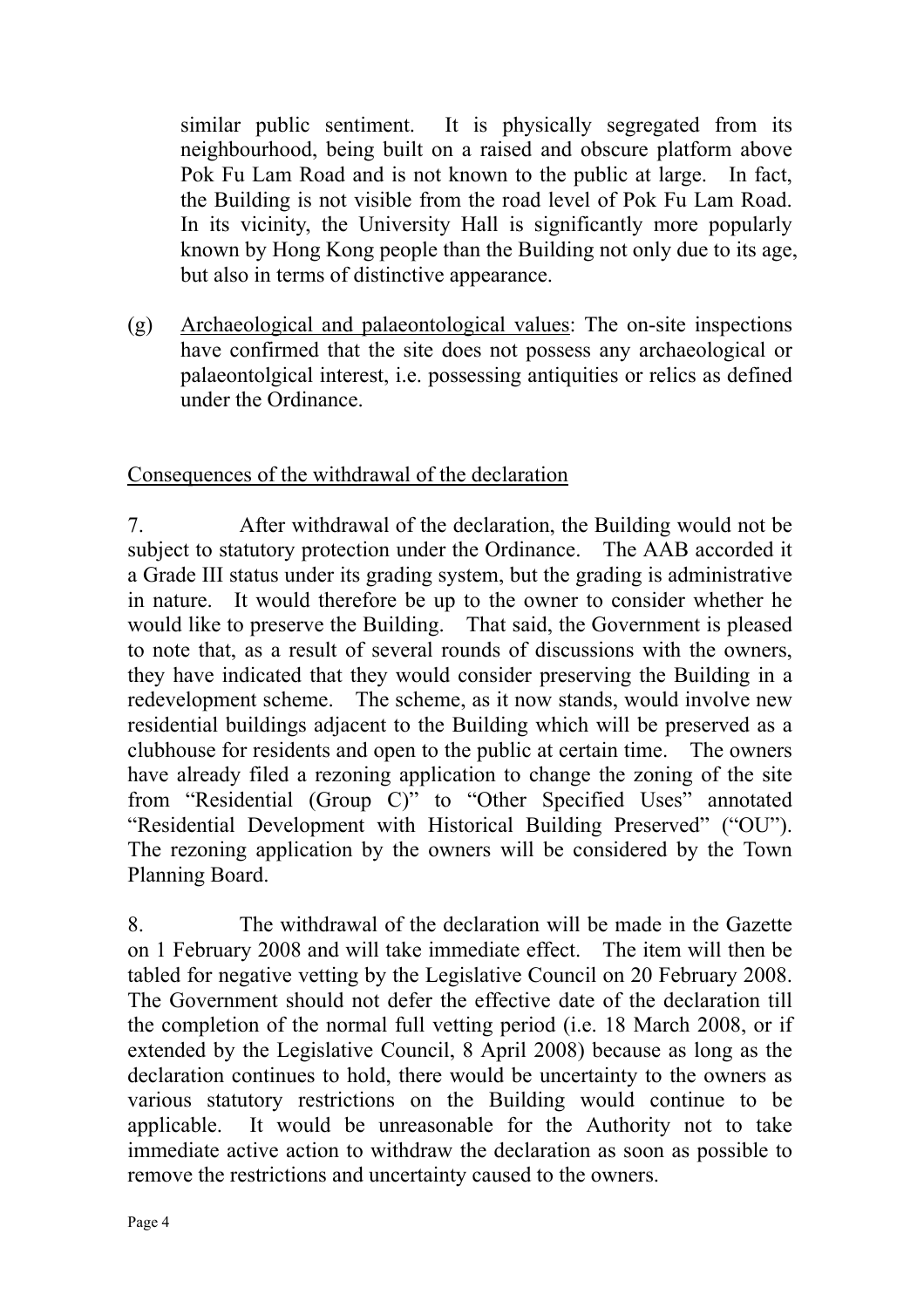## **IMPLICATIONS OF THE PROPOSAL**

9. The proposed withdrawal of the declaration of the Building as a proposed monument is in conformity with the Basic Law, including the provisions concerning human rights. It does not have any productivity, environmental, economic, financial or civil service implications. Any redevelopment scheme of the owners will be subject to payment of full market premium, if applicable, in accordance with the established land policy and procedures. As far as sustainability implications are concerned, the preservation of the Building will help enhance the vibrancy of Hong Kong's architectural assets.

# **PUBLIC CONSULTATION**

10. The Authority consulted the AAB on 25 January 2008, and AAB unanimously supported the Authority's intention to withdraw the declaration of the Building as a proposed monument.

## **PUBLICITY**

11. A press release has been issued on 25 January 2008 on the result of the consultation with the AAB and the intention of the Authority to withdraw the declaration of the Building as a proposed monument. A Legal Notice will be published in Gazette on 1 February 2008 to give effect to the withdrawal of the declaration. A spokesperson will be available to answer media and public enquiries.

# **BACKGROUND**

12. Constructed in around 1931, the Building is a private residence known as "Jessville", named after Jessie Tam (譚杜佩珍), the wife of Mr William Ngar Tse Thomas Tam (譚雅士)<sup>2</sup> (more popularly known as Mr Thomas Tam). Mr Thomas Tam purchased the site in 1929 and constructed the Building in the subsequent few years.

 $\frac{1}{2}$  Thomas Tam was a barrister and an influential social figure in Hong Kong from the 1930 to 1960s. He was appointed as a Magistrate in 1947. He was also the Chairman of Po Leung Kuk Board and President of the Rotary Club of Hong Kong in 1936 and 1937, and an Unofficial Member of the Legislative Council between 1939 and 1941. He was enthusiastic in charity, and a charitable organisation, namely Jessie and Thomas Tam Centre of the Society for the Promotion of Hospice Care (善寧會譚雅士杜佩珍安家社), was named after himself and his wife.